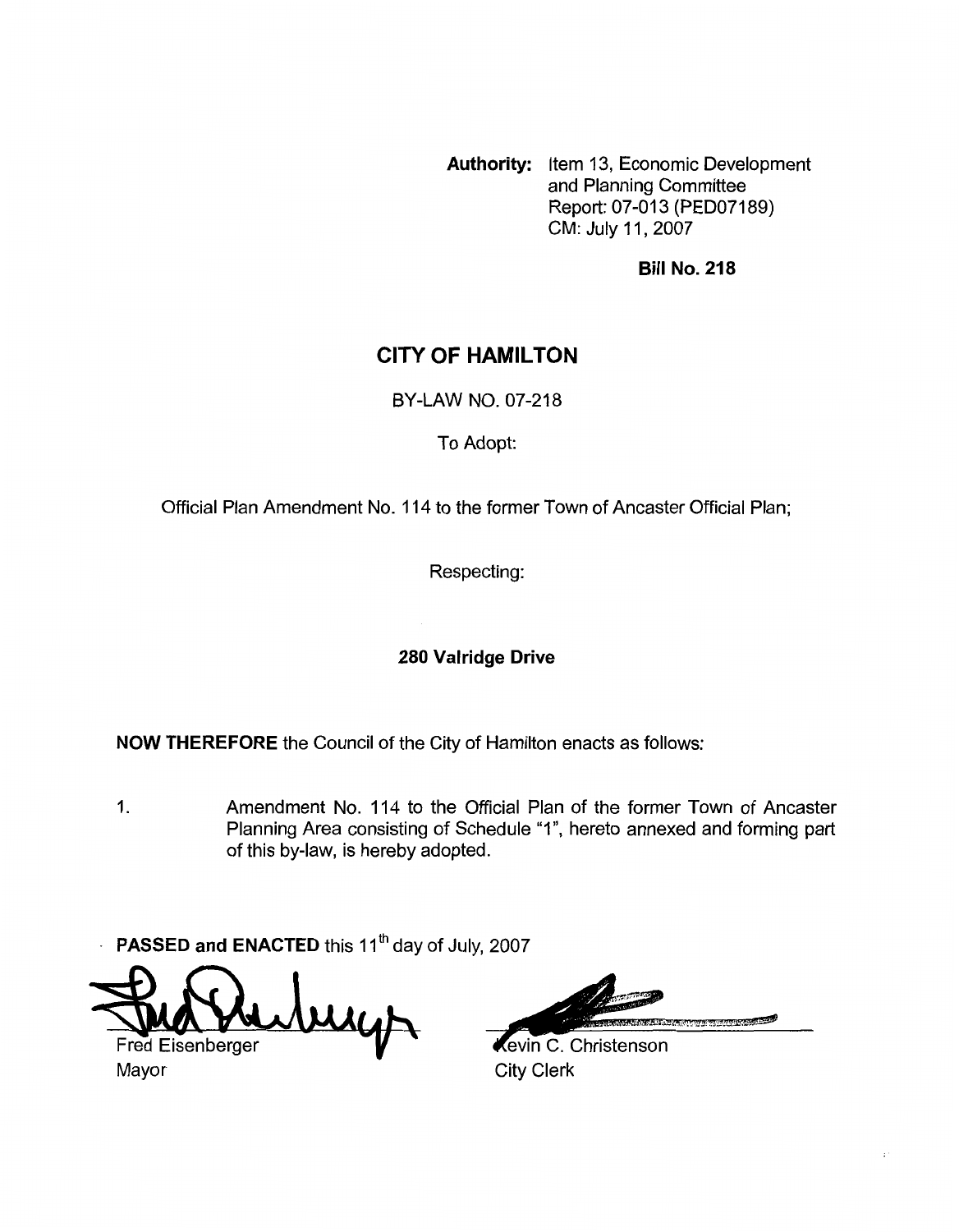# **Amendment No. 114**

## **to the**

# **Official Plan of the Former Town of Ancaster**

The following text together with Schedule **"B"** - Land Use - Urban Area and Map "I" - Meadowbrook West Neighbourhood Secondary Plan, attached hereto, constitutes Official Plan Amendment No. 1 14 to the former Town of Ancaster Official Plan.

#### **Purpose:**

The purpose of this Amendment is to redesignate and realign the subject lands from "Institutional (Separate Elementary School), Open Space and Conservation (Neighbourhood Park) and Residential (Low Density Residential 1) to Stormwater Management (SWM) Pond Area , Open Space and Conservation (Neighbourhood Park) and Residential (Low Density Residential 1) to permit 103 single detached residential dwellings. In addition, the Amendment removes a portion of walkway (open space linkage) adjacent to the Highway 403 corridor, reduces the right-of-way width for a local road, realigns the road pattern, and deletes the requirement for a 1.8 metre high berm.

#### **Location:**

The lands affected by this Amendment are located at 280 Valridge Drive, at the northern intersection of Highway 403 and Wilson Street West, in Ancaster.

## **Basis:**

The basis for permitting the proposed redesignation is as follows:

- The proposed development is consistent with the Provincial Policy Statement;
- *<sup>0</sup>*The proposed development is consistent with the Region of Hamilton-Wentworth Official Plan and the general intent of the Town of Ancaster Official Plan; and,
- The proposed development is compatible with the surrounding uses.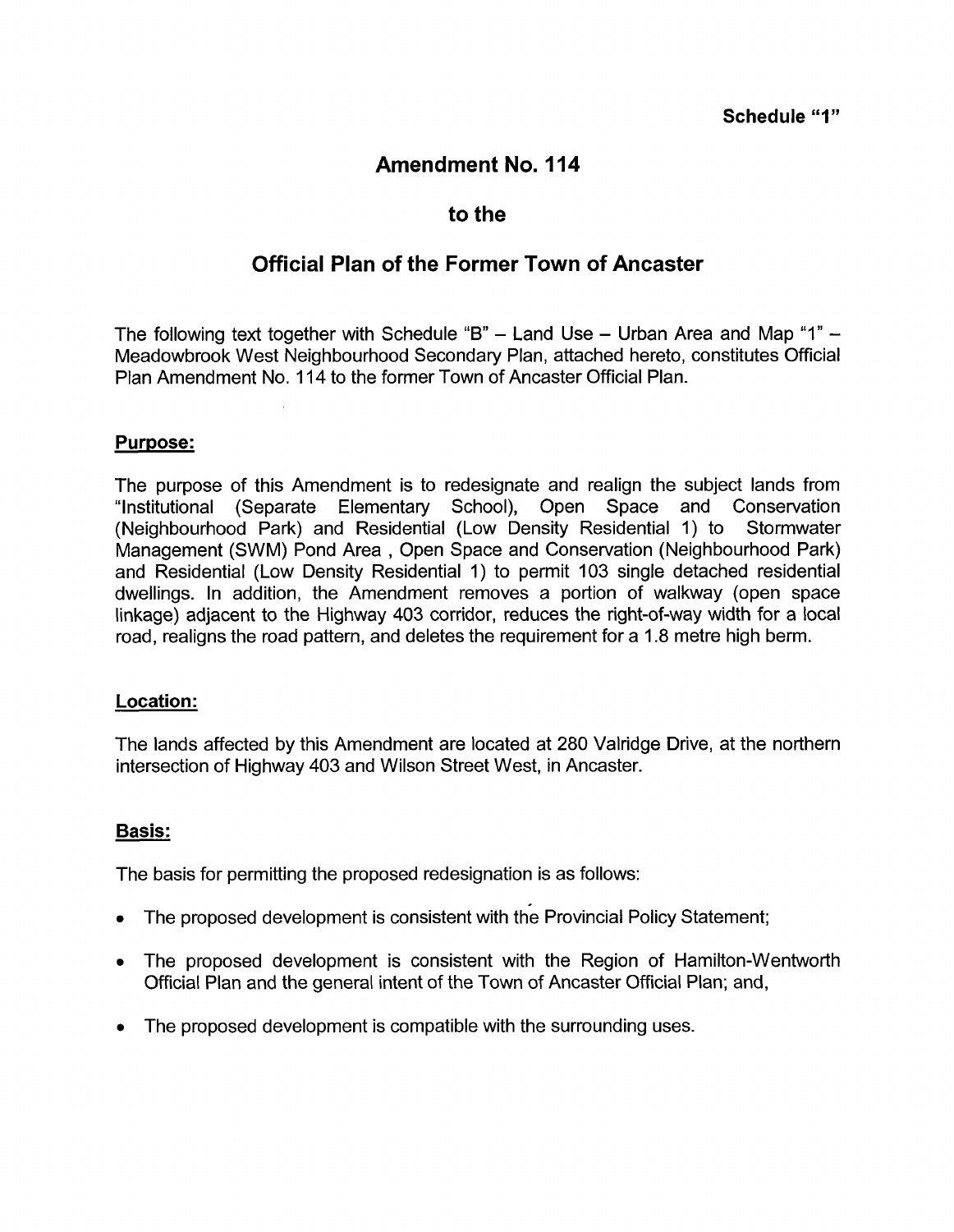## **Actual Changes:**

Text Changes:

1. Subsection 5.1 1.5 is hereby amended by deleting the words "2.5 hectares," and replacing with the words "1.8 hectares and" and deleting the words "and a separate elementary school having a minimum lot area of 3.2 hectares," so the policy reads:

*"Within the Meadowbrook West Neighbourhood a neighbourhood park of approximately 1.8 hectares and a public elementary school having a minimum lot area of 2.5 hectares shall be provided."* 

- 2. Subsection 6.1 **5.2** is hereby amended as follows:
	- a) amending clause (a) by deleting the words "and one separate elementary school have" and replacing with the word "has";
	- b) deleting clause (d); and,
	- c) amending clause (9) by deleting the words "be adjacent to the parklopen space system" and, so the policy reads:

*"The elementary school shall have access to the pedestrian walkway system.* "

- **3.** Subsection 6.1 *5.5* is hereby amended as follows:
	- a) amending clause (d) by deleting the third and fourth sentences of the policy, the words "A 1.8 m berm shall be established along the east side of the walkway to screen the Galley Road residences. Adjacent to the elementary school/ neighbourhood park complex, fencing shall be installed on the east lot line of the walkway only." and replacing with the words "A visual buffer in the form of a planting screen or fence shall be established along both sides of the walkway to screen adjacent residences." so the policy reads:

*"Adjacent to the east boundary of the Meadowbrook West Neighbourhood where it abuts the existing residential uses along Galley Road, a 15 m open space walkway shall be provided. The walkway shall not be considered part of the 5% parkland dedication under the Planning Act. A visual buffer in the form of a planting screen or fence shall be established along both sides of the walkway to screen adjacent residences.* ";

b) deleting clause (e) and;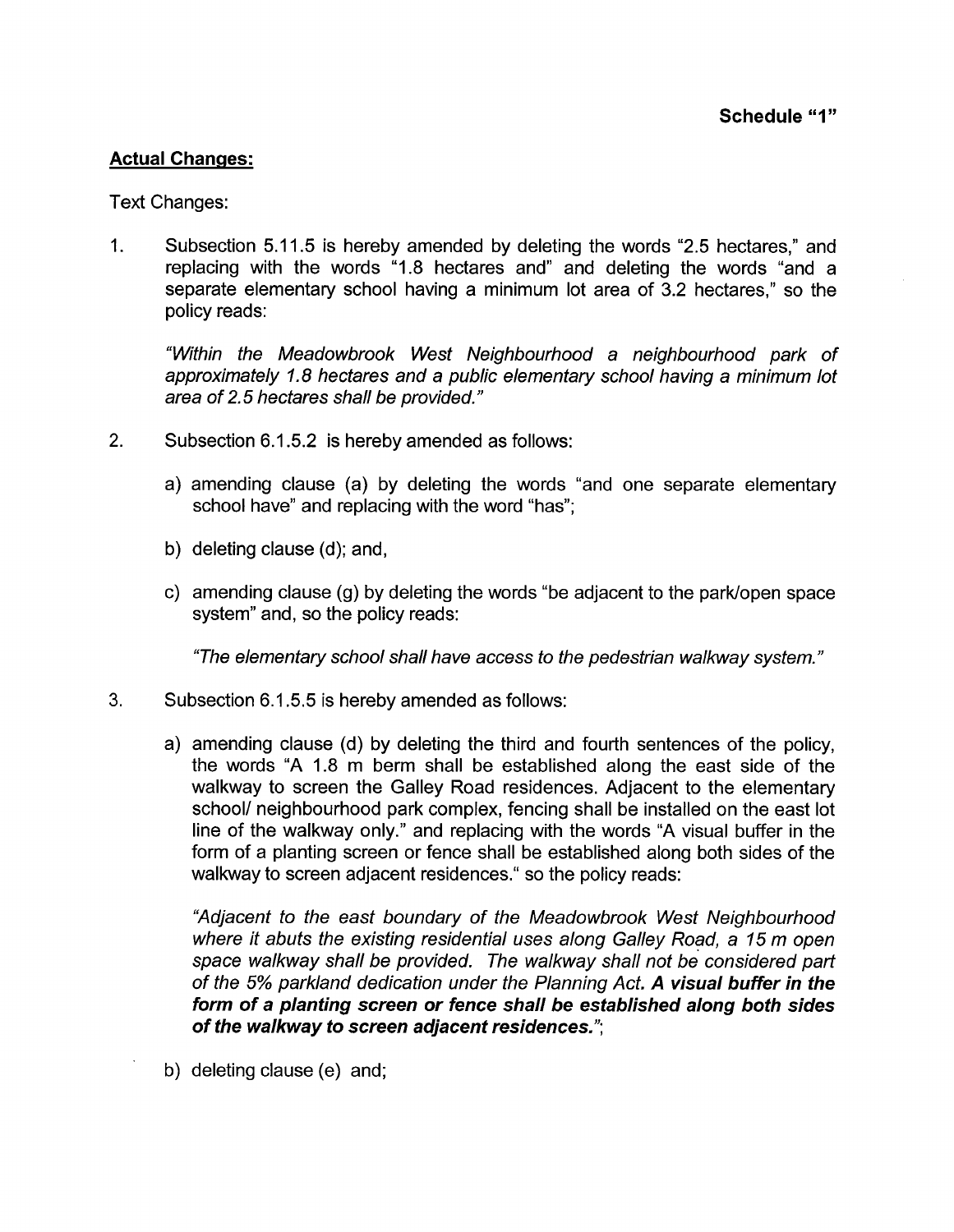## **Schedule "1"**

c) amending clause (f) by deleting the words "centrally located," and "and located adjacent to the public and separate elementary schools", and replacing the words "2.5 hectares (6 acres)" with the words "1.8 hectares (4.5 acres)" so the policy reads:

*"The neighbourhood park shall be I. 8 hectares (4.5 acres) in size.* "; and,

- d) deleting clause (g).
- 4. Subsection 6.1.8.4, Principal Local Roads and Local Roads Policies, is hereby amended by adding a new clause "(f)" as follows:
	- "(0 *Notwithstanding the road right-of-way detailed in 6. I. 8.4 (c), for lands located at 280 Valridge Drive, the rights-of-way for Local Roads shall generally be 18 meters (59 feet)."*

Schedule Changes:

- **5.** Schedule "B" Land Use Urban Area is hereby amended by redesignating the subject lands from "Open Space and Conservation" to "Residential", from "Institutional" to "Residential", and from "Residential" to "Open Space and Conservation" as shown on the attached Schedule "A" of this Amendment.
- **6.** Map "I" -Meadowbrook West Neighbourhood Secondary Plan is hereby amended by redesignating lands from "Neighbourhood Park" to "Low Density Residential 1", from "Separate Elementary School" to "Low Density Residential I", from "Separate Elementary School" to "Storm Water Management Pond Area", from "Low Density Residential 1" to "Storm Water Management Pond Area", from "Low Density Residential 1" to "Neighbourhood Park", to delete a portion of the "Open Space Linkage" along Highway 403, and to delete and add a "Local Road", as shown on the attached Schedule "B" of this Amendment.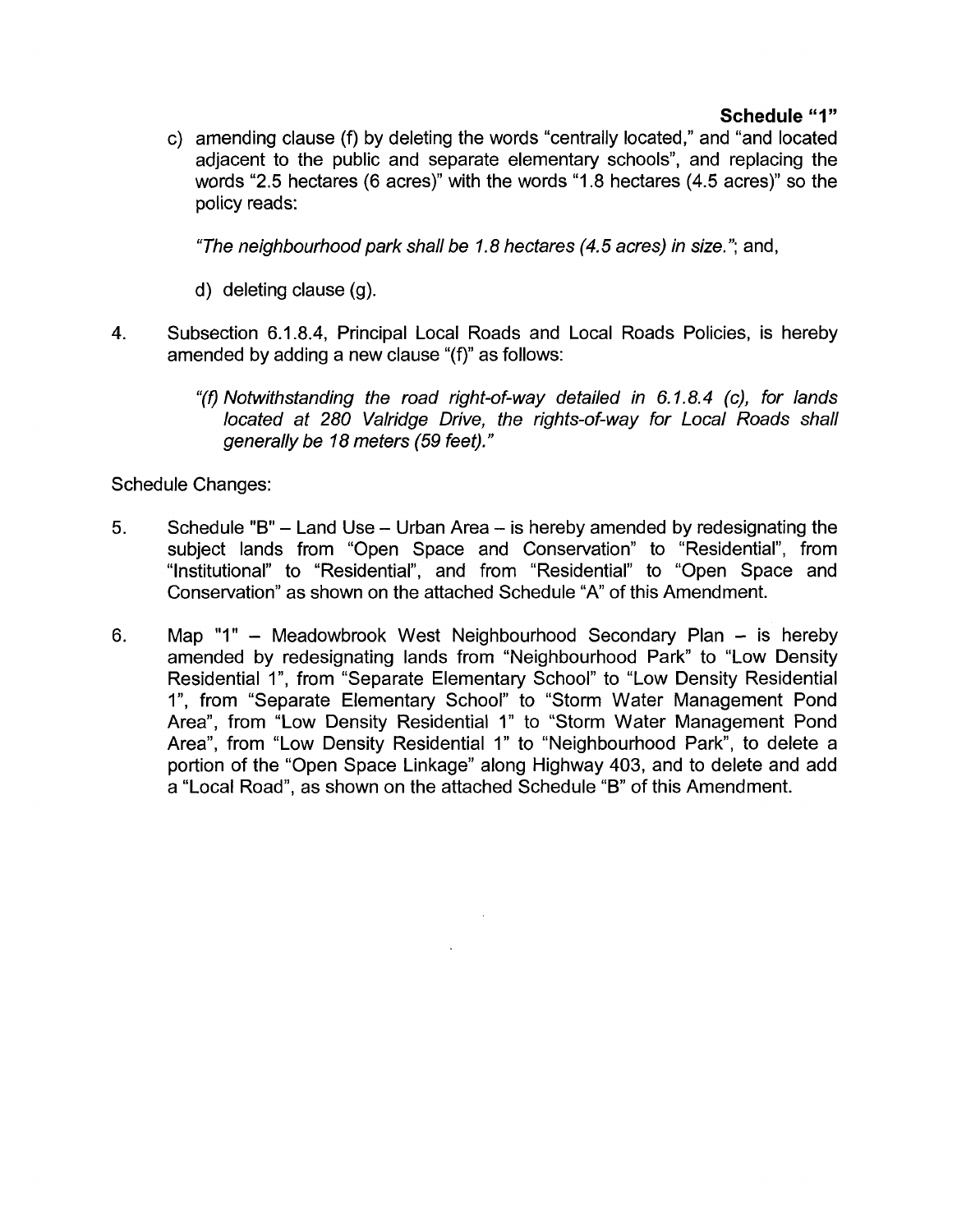## **Implementation:**

A Zoning By-law amendment and Plan of Subdivision will give effect to the intended use on the subject lands.

This is Schedule "1" to By-law No. 07-218, passed on the 11<sup>th</sup> day of July, 2007.

**The City of Hamilton** .<br>Martin Lewis Clerk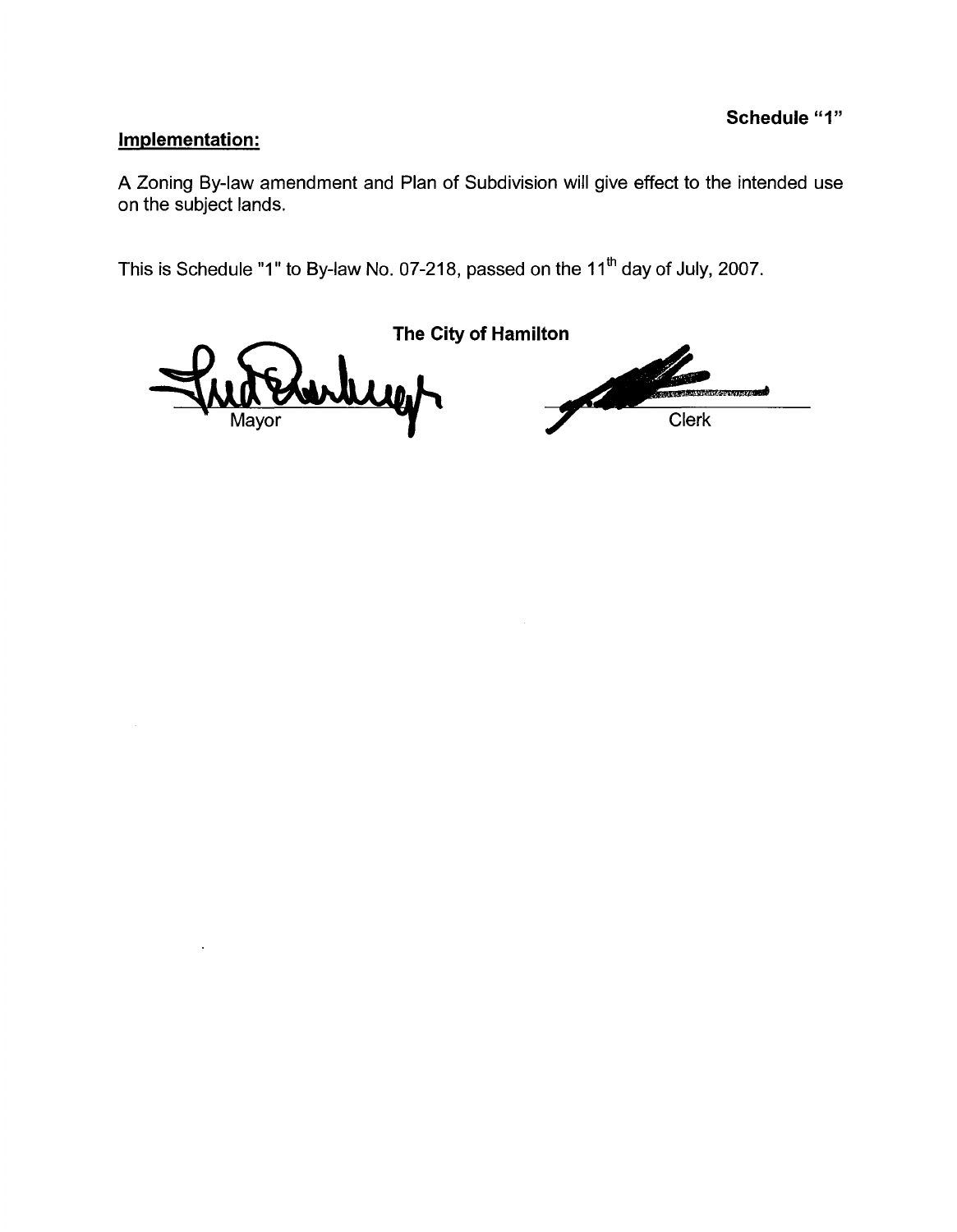